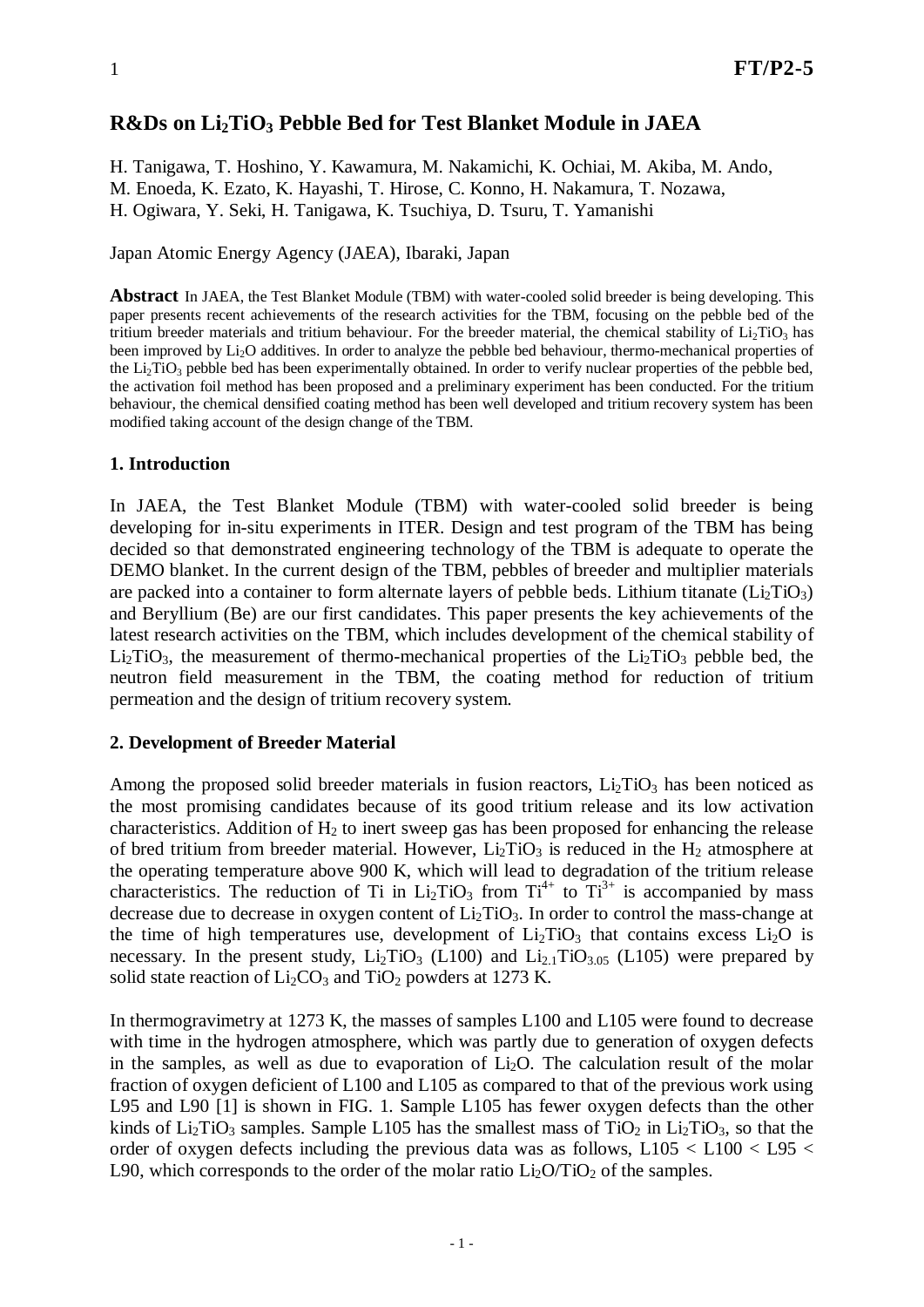The atmosphere-controlled high-temperature mass spectrometry provides the vapor pressure

data for samples L100 and L105 under the conditions of the  $D_2$  atmospheres as shown in FIG. 2. The sum of the partial pressures of Li containing species (Li and LiOD) was calculated [2]. Its order under the  $D_2$ atmospheres was as follows:

$$
P_{Li}^{total}(L105) > P_{Li}^{total}(L100) (1093 - 1473 \text{ K}),
$$
  
\n
$$
P_{Li}^{total}(L105) = P_{Li}^{total}(L100) (< 1093 \text{ K}).
$$

The overall results of the present analyses indicate that the  $Li<sub>2</sub>O$  additives are able to control not only the amount of oxygen defects but also the partial pressures of Li-containing species. Thus, the present study confirms the validity of  $Li<sub>2</sub>O$  addition to  $Li<sub>2</sub>TiO<sub>3</sub>$  for developing high-temperature resistant breeder materials.



*FIG. 1. Molar fraction of O deficiency of*  $Li<sub>2</sub>TiO<sub>3</sub>$ *with several molar ratios*  $Li_2O/TiO_2$ .



*FIG.* 2. *Partial pressures of detected gaseous species over*  $Li_2TiO_3$  *under conditions of*  $D_2$  *atmospheres.* 

#### **3. Thermo-Mechanical Characteristics of Li2TiO3 Pebble Bed**

During operation, thermal stress arises from the temperature distribution in the blanket and difference in thermal expansions between the bed and structural materials. The resulting thermal expansion is the origin of thermal stress and is an important aspect of the thermomechanical analysis. Many groups have worldwide been studying thermo-mechanical properties, including the effective thermal conductivity, the heat conductance between the bed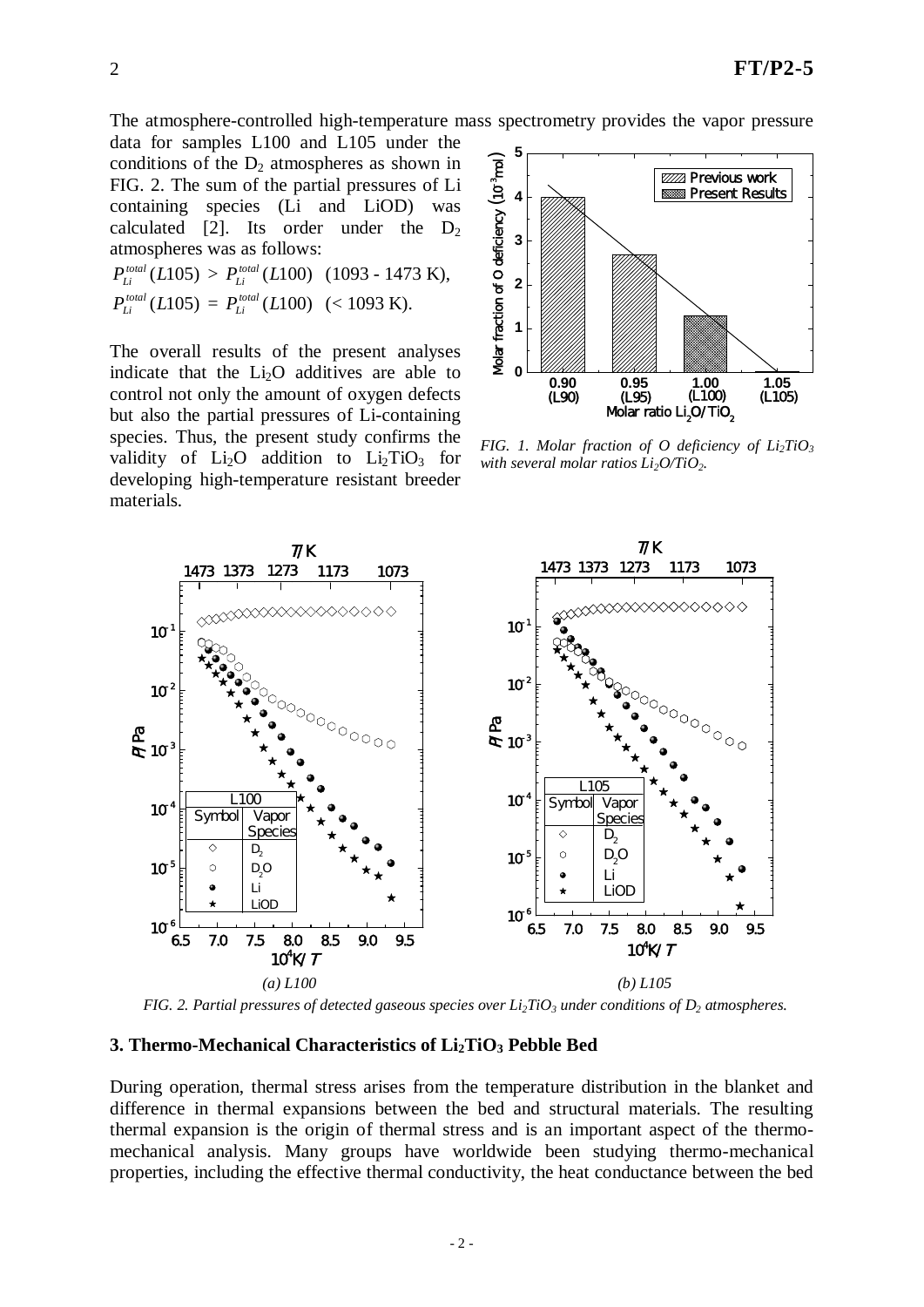and the wall and stress-strain property. However, there have been few studies of the thermal expansion of a packed bed. Authors investigated the thermal expansion of a  $Li<sub>2</sub>TiO<sub>3</sub>$  pebble bed in the temperature range from room temperature to about 973 K.

Since external thermal and mechanical load conditions on the bed affect its thermal and mechanical properties, it is important to analyze these properties under controlled conditions. Using the apparatus developed by the authors (FIG. 3), the effective thermo-mechanical properties of the pebble bed, thermal conductivity, stress-strain property and thermal expansion, can be simultaneously measured under regulated temperature, compressive load, and atmospheric conditions. Details of the measurement apparatus were described in previous papers [3, 4].

In the temperature range from room temperature to about 973 K, the thermal expansion of  $Li<sub>2</sub>TiO<sub>3</sub>$  pebble beds was measured under a compressive load of 0.1 MPa. For beds with different packing factors and loading histories, the average thermal expansion coefficient was  $(1.4\pm0.2)\times10^{-5}$  K<sup>-1</sup> as shown in FIG. 4. Here, the packing factor is defined as the volumetric ratio of packed pebbles to the container. In the present conditions, the thermal expansion coefficient of the pebble bed is equal to 78% of that for the bulk material. During these test campaigns, we found that a residual deformation in a preloaded pebble bed can be annealed when the pebble bed is heated without the load. This behaviour of the pebble bed can be explained by taking into account the progress of pebble compaction and its relaxation [4].



*FIG. 3. Schematic diagram of apparatus for measurement of pebble bed properties. FIG. 4. Average thermal expansion coefficient of Li2TiO3 pebble beds.*

#### **3. Measurement of Neutron Field**

Neutron field measurement is a key issue to evaluate the nuclear performances of the TBM. Because the inside of the TBM will be high temperature, neutron measurement systems that remain unaffected by high temperature are required. Therefore, JAEA has proposed a multifoils activation method as the neutron measurement system in the TBM.

JAEA/FNS group has investigated the availability of the multi-foils activation method with DT neutron experiment. Figure 5 shows the experimental arrangement of the multi-foils activation method. The foils were inserted at the points of 0, 50.8, 101.6 and 152.4 mm in depth of the beryllium assembly and irradiated with DT neutrons. After suit cooling term,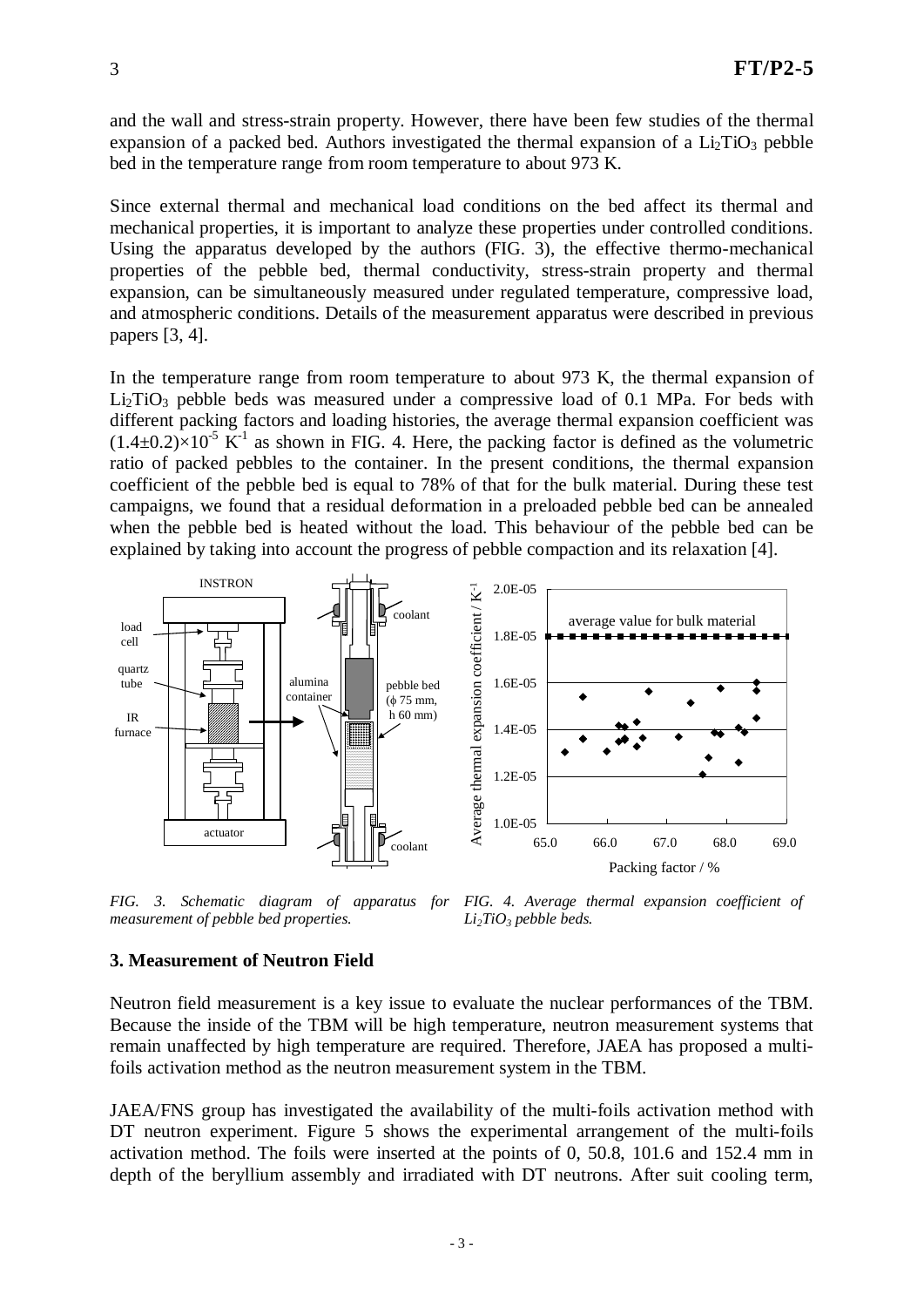authors measured gamma rays from  $^{27}$ Al(n, $\alpha$ )<sup>24</sup>Na, <sup>48</sup>Ti(n,p)<sup>48</sup>Sc, <sup>58</sup>  $\text{Ni}(n,p)^{58}\text{Co}$ ,  $^{90}Zr(n,2n)^{89}Zr$ ,  $^{93}Nb(n,2n)^{92m}Nb$   $^{115}In(n,n')$   $^{115m}In$  and  $^{197}Au(n,\gamma)^{198}$ reactions with a germanium detector, and each reaction rates were deduced. The neutron flux was estimated with the measured reaction rates and an initial guess neutron flux. The initial guess neutron flux was calculated with Monte Carlo calculation code (MCNP4C) and a nuclear data library (FENDL-2.1). JENDL Dosimetry file 99 was also used as the response function of the reaction rates.

Figure 6 shows obtained neutron flux at the point of 152.4 mm depth in the beryllium assembly. From our estimation, it was shown that the 14 MeV neutron flux at all measured point corresponds to the initial guess profile. However, estimated neutron flux between 3 MeV and 6 MeV had underestimation. The neutron flux at the energy range of 1 MeV to 2 MeV tended to overestimate. Same tendency also existed at other points with different depth. From the results, it is thought that the evaluation method and dosimetry data should be verified precisely. The calculation per experiment (C/E) of  $197Au(n,\gamma)^{198}Au$  reaction rate was near 1.2 and the estimated neutron flux below 1 eV showed to reflect the C/E.



*FIG. 5. Experimental arrangement for multi-foils activation method.*

*FIG. 6. Estimated neutron flux at the point of 152.4 mm depth in beryllium assembly.*

## **4. Tritium Permeation Analysis**

An effective coating for reduction of tritium permeation was developed by a chemical densified coating (CDC) method [5] to impregnate amorphous material in the coating. Compared with other coating methods, plasma spraying, pack-cementation and vapordeposition techniques, for example, the CDC method has some advantage such as a capability of the coating on the outer and/or the inner surface of a tube or a container.

Figure 7 shows cross-sectional view of the obtained CDC coating of  $Cr_2O_3-SiO_2$  including CrPO<sub>4</sub>. The area around SiO<sub>2</sub> granules is filled with Cr<sub>2</sub>O<sub>3</sub>, and thin CrPO<sub>4</sub> layer about 2  $\mu$ m thick is formed on the surface of the coating. It was confirmed from tritium permeation experiments that the permeation reduction factor of F82H steel with this coating reaches about 300 at 873 K [6]. Deuterium diffusion characteristic in the coating was studied by use of the nuclear reaction analysis [7]. Details of the experiment and analysis are given elsewhere [8]. To interpret the results, the diffusion coefficient of deuterium in this coating was calculated according to the following equation,  $D = 1.1 \times 10^{-10}$  exp(-0.71 eV/kT),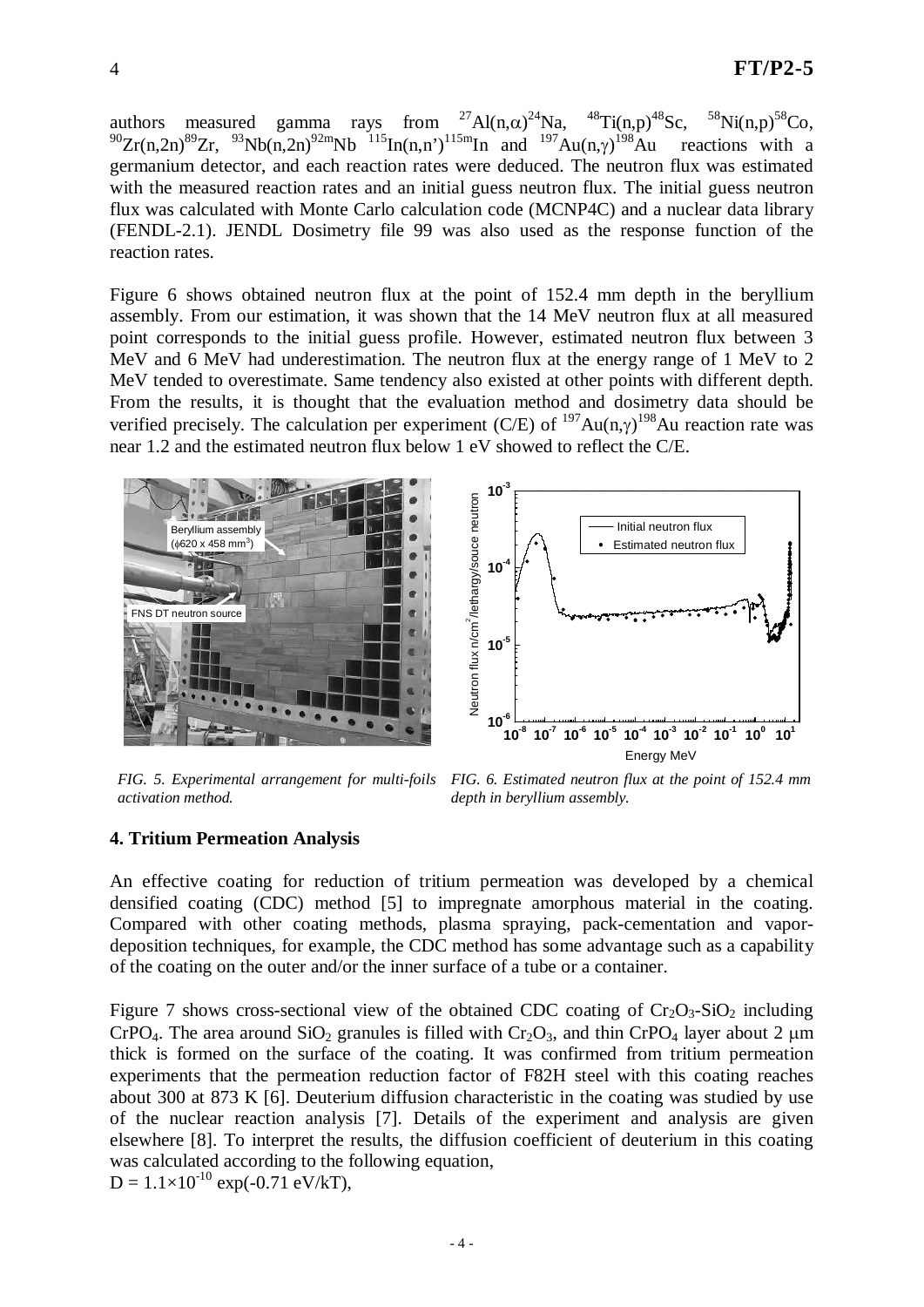where D, k and T are diffusion coefficient  $(m^2/s)$ , Boltzmann coefficient  $(eV/K)$  and temperature (K), respectively. The obtained diffusion coefficient is found to be smaller than that of SS304 by five orders of magnitude. This means that an effective diffusion barrier can be expected if this coating is used in the coolant tube in the TBM.

By using the obtained experimental diffusion properties, a preliminary tritium permeation analysis was carried out for the TBM using the Tritium Migration Analysis Program (TMAP) code [9]. The analysis result of the diffusion flux and the concentration of tritium into the cooling water are shown in FIG. 8 as a function of the elapsed time from the start of the plasma burning and the sweep gas flow [10]. The calculation results indicate that tritium permeation through the F82H cooling pipe with the CDC coating will be four orders of magnitude smaller than that without the coating.



*FIG. 7. Cross-sectional view of coating of Cr2O3-SiO2 including CrPO4 formed by CDC method. FIG. 8. Analysis result of diffusion flux and concentration of tritium into cooling water through F82H steel.*

#### **5. Tritium Recovery System**

Figure 9 shows a schematic diagram of tritium recovery system (TRS) for the TBM. The main components of TRS are the dryers and the cryogenic molecular sieves beds (CMSB). The dryer and CMSB are used in the batch process. Therefore, two dryers and three CMSBs are prepared and are used one by one for the continuous processing. The palladium membrane diffuser (PD) is also an important component for the processing of the release gas from CMSB at the regeneration step. At first, the sweep gas out from the TBM is introduced to the dryer to remove the water form of tritium. Then, the sweep gas in which water vapor has been removed is sent to CMSB to remove other chemical forms of tritium (hydrogen and maybe organic forms), and then, the gas is returned to the TBM again. The roles of TRS in the TBM test plan are the recovery of the bred tritium from the sweep gas and the quantification of the recovered tritium. Therefore, the dryer and CMSB have a regeneration system. In the regeneration step, the dryer is heated up to 573 K, and the inert gas is passed through the dryer. This gas is sent to the condenser to collect water as liquid. Tritium concentration of this water is measured by a liquid scintillation counter or a calorimeter. In the case of CMSB, the bed is heated up to the room temperature after the liquid nitrogen draining. The released gas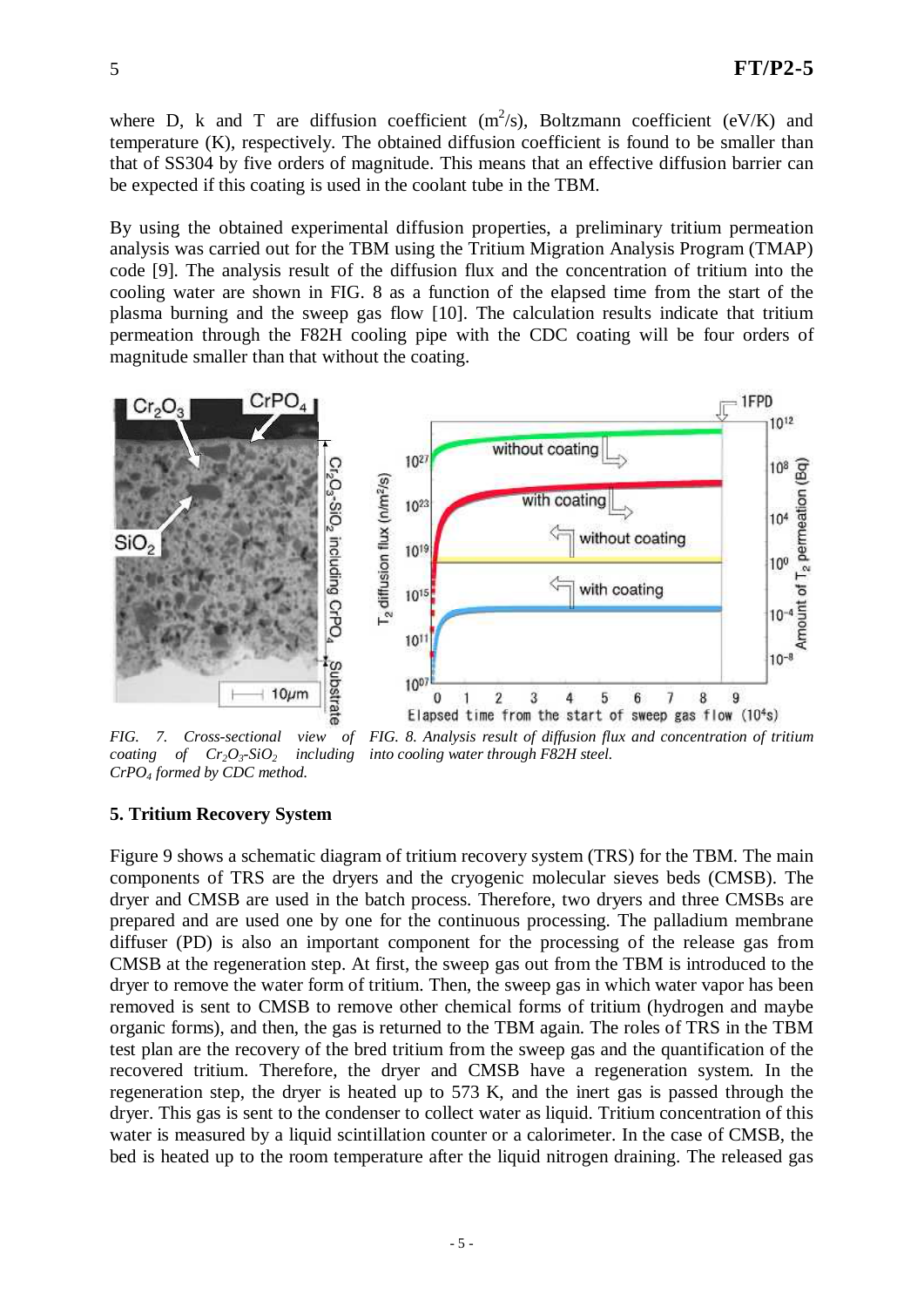from CMSB is circulated between CMSB and PD. From the viewpoint of the safety, the suppression tank is attached to

this system. In the PD operated at 673 K, only hydrogen permeates through the palladium membrane and is collected in the measuring tank. The amount of tritium is measured by PVTC (pressure, volume, temperature, concentration) method. In accordance with recent design change of the TBM where the sweep gas flow rate decreases to 34.7 l/min (STP), the size of each component has been revised. In the current design, CMSB has become almost same size as the one that was used for the interlinked test with the main fuel cycle system [11]. The lithium hydroxide trap has been removed because of the doubt for the effectiveness. The numbers indicated in FIG. 9 are the measuring points of the analysis and measurement system (AMS) for the



*FIG. 10. Schematic diagram of effluent gas measurement system.*

TBM. The equipments used in AMS are listed in Table 1. Figure 10 shows a schematic diagram of the effluent gas measurement system for the TBM. The effluent tritium from TRS and AMS are collected to the low pressure measuring tank via manifolds, and are measured periodically by PVTC method, and then, the collected gases are sent to the tritium plant of ITER. Finally, the whole gaseous tritium is measured here.

The TBM design is not fixed and the design of TRS has to be taking into account the operation scenario of ITER. Further design improvement is necessary hereafter.

| No.            | Role                               | Equipment                                           |
|----------------|------------------------------------|-----------------------------------------------------|
| 1              | <b>Online Monitor</b>              | Ion Chamber / Hygrometer / Pressure Gauge           |
|                | <b>Sampling Monitor</b>            | MicroGC / Ion Chamber / Mass Flow Controller /      |
|                |                                    | Metal Bellows Pump / Pressure Gauge                 |
| $\overline{2}$ | Sampling Monitor (H <sub>2</sub> ) | <b>MicroGC</b>                                      |
| 3              | <b>Online Monitor</b>              | <b>Pressure Gauge</b><br>Ion Chamber / Hygrometer / |
| 4              | <b>Online Monitor</b>              | Ion Chamber / Hygrometer / Pressure Gauge           |
|                | <b>Residual Gas Analysis</b>       | <b>Mass Spectrometer</b>                            |
| 5              | <b>Tritium Measurement</b>         | Ion Chamber / Pressure Gauge                        |

*TABLE 1: Equipment list of analysis and measurement system for TBM.*

## **6. Conclusions**

The achievements of key technology for ITER TBM in JAEA can be summarized as follows.

(1) The chemical stability of  $Li_2TiO_3$  was improved by  $Li_2O$  additives, which enable us to use tritium breeder at higher temperature.